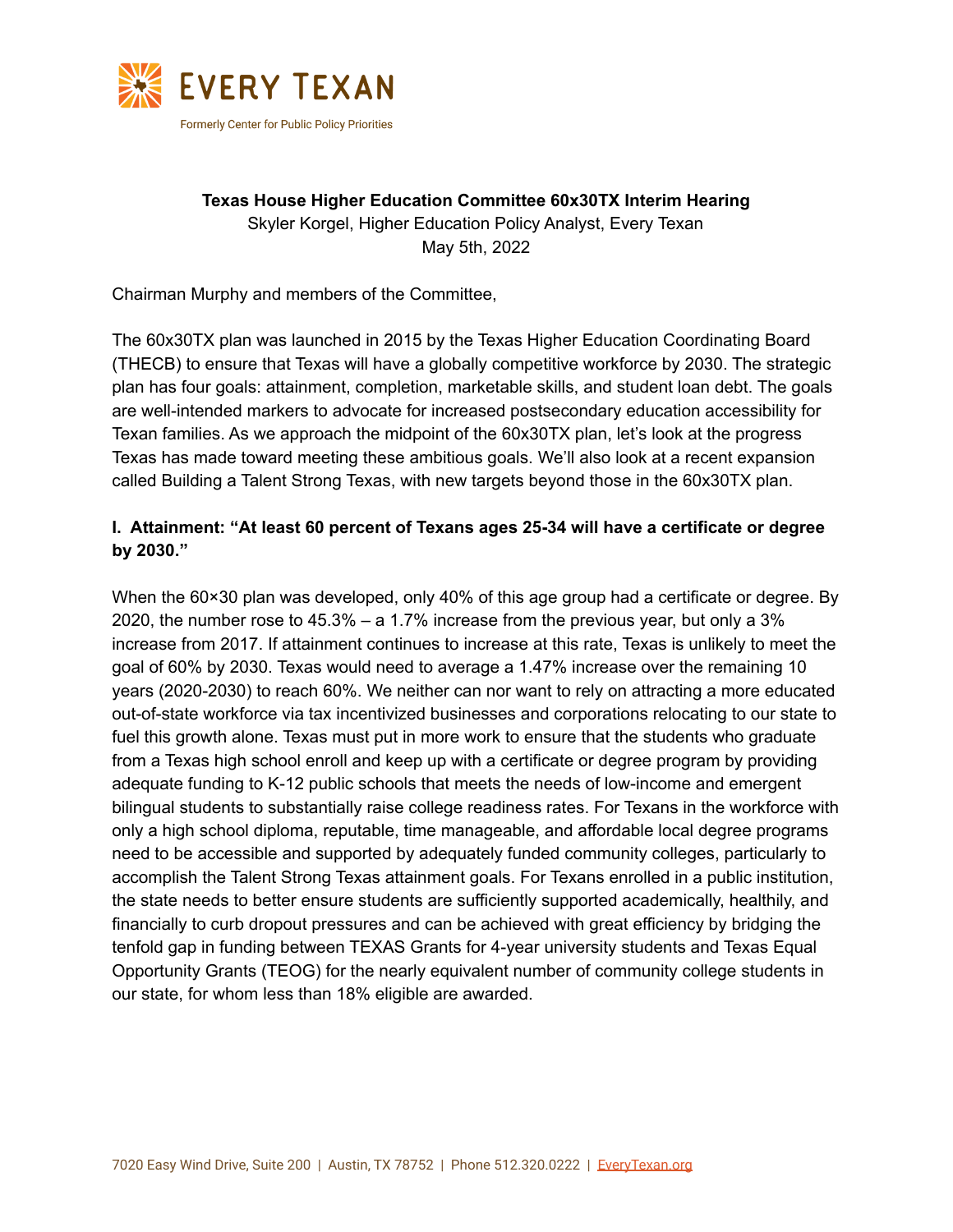

## **II. Completion: "In 2030, at least 550,000 students will complete a certificate or an associate, bachelor's, or master's degree from an institution of higher education in Texas."**

The initial higher education completion level was a little over 310,000 Texans in 2015. Since then, annual completion numbers have increased by 12%. However, 2019 to 2020 saw only a 0.2% increase in the overall number of students who completed a degree or certificate. This is a small increase compared to prior years and the average rate of increase between 2018-2020 of 1.4%. Students who identified as Black (0.5%), Hispanic (2.9%), and/or "economically disadvantaged" (0.8%) saw a larger increase in certificate and degree completions compared to students overall, despite the onset of the pandemic. However, these groups are still below their target growth rates due to the daily challenges of systemic racism and oppression. This completion goal is impossible to reach without also ensuring that Black and Hispanic students are completing their programs at a significantly higher rate.

Part of the small increase in the completion of certificate and degree programs can be attributed to the onset of COVID-19. While some students canceled their plans to enroll, or made the difficult decision to quit or postpone their programs due to a lack of funding or added pressures from the pandemic, other students were forced to adjust to the immediate changes in the way 7020 Easy Wind Drive, Suite 200 | Austin, TX 78752 | Phone 512.320.0222 | EveryTexan.org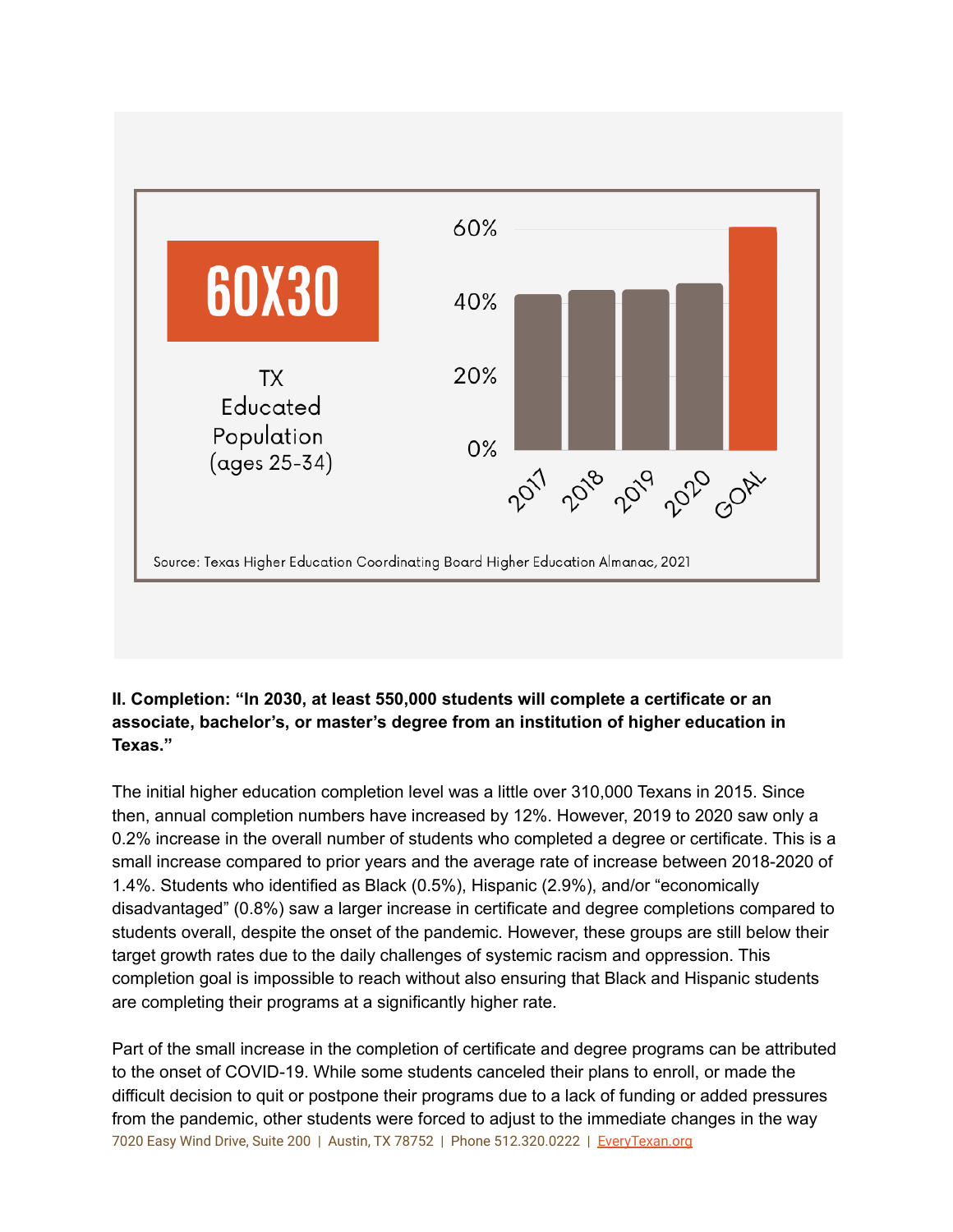their classes were formatted or switch their educational goals to a different certificate or degree. Community college enrollment also significantly decreased, which may eventually result in a smaller than anticipated number of students graduating from degree and certificate programs in the upcoming years.

Ultimately, additional support is needed for Texas to have at least 550,000 students complete a degree or certificate in 2030. This support includes better financial aid packages (with grants, scholarship and workstudy programs), mentorship, and access to tutoring programs and targeted summer transition programs that help students matriculate into postsecondary programs immediately after graduating from high school.

# **COMPLETION**

In 2020, a little over 348,000 students earned a degree or certificate - 63% of the 60x30TX goal of 550,000 students



Source: Texas Higher Education Coordinating Board Higher Education Almanac, 2021

## **III. Marketable Skills: "All graduates (target 80%) from Texas public institutions of higher education will have completed programs with identified marketable skills."**

The purpose of this goal is for public colleges and universities to ensure that students are graduating from programs with the ability to clearly identify and signal specific skill sets to potential employers. Therefore, this goal requires that institutions explicitly list the skills that students will obtain from their programs. Clearly outlining the goals of certificates and programs can help students align their career goals with the right program. Private or independent institutions are not included in this goal, which means some students won't get the needed 7020 Easy Wind Drive, Suite 200 | Austin, TX 78752 | Phone 512.320.0222 | EveryTexan.org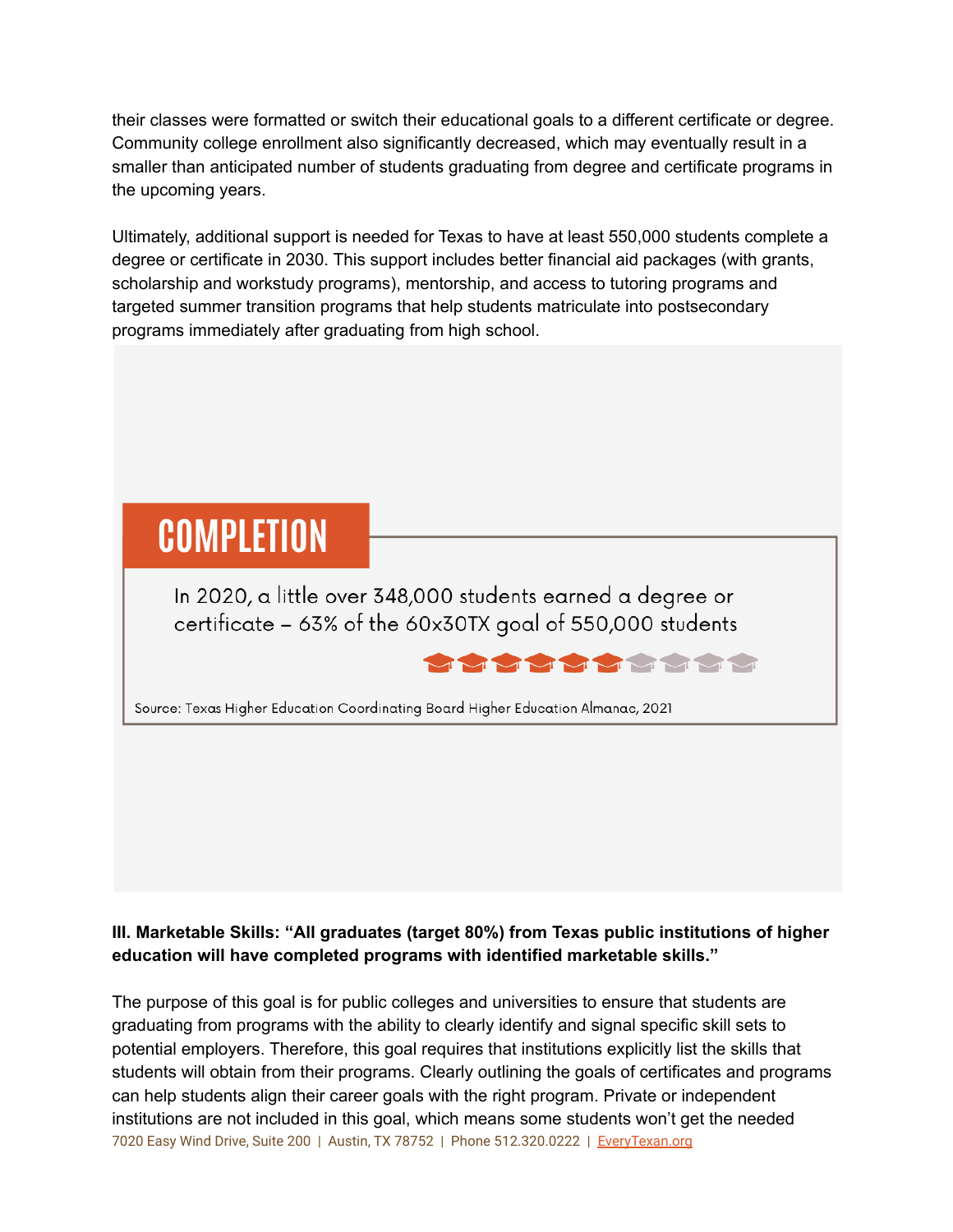information. But, both private and career institutions are included in the measurement of these marketable skills.

This goal is measured by how many students who obtained a degree or certificate within Texas continue to reside in the state and work and/or re-enroll into another higher education program within a year. We are close to meeting this goal: in 2020, 79% of graduates had marketable skills. Unfortunately, the percent has not moved much in the last three years, which means the state and institutions have not significantly improved how they assist and connect students to jobs or additional certificate and degree programs.

Additional concerns lie within the fact that the measurement window is twice the average amount of time it takes a graduate to find employment, and it includes re-enrollment into another certificate or degree program. There is also no measurement of the type of employment students are obtaining, or demographics of students who are securing jobs. Excluding this information does not allow for stakeholders to know if students are finding employment that matches their goals or if all Texans — regardless of race, ethnicity, and gender — are securing jobs at an equitable rate.

An improved marketable skills goal includes these indicators and works with certificate and degree programs to ensure that they have support in place to help students successfully transition into a fulfilling career.

## **IV. Student Debt: "Undergraduate loan debt will not exceed 60 percent of first-year wages."**

In 2014, the student loan debt of graduates from a public four-year institution was 71% of their first-year wages. In 2017, the debt-to-earnings ratio was 55% for graduates of two- and four-year public institutions. Three years later, the debt-to-earnings ratio appears to have decreased to 51%. However, we are unable to compare data from the 2021 progress report to 2014 data, because THECB has changed the way debt statistics are calculated. Prior to the previous two reports, THECB included the debt that parents incurred in the total. Now, the student debt rate excludes the debt incurred by the parents of students.

With the new definition, there was only a 0.5 percentage point decrease in the percentage of undergraduates completing school with debt from 2019 to 2020. While Texas has been able to ensure that fewer than half of graduating students have debt (44.1%), [student](https://younginvincibles.org/wp-content/uploads/2021/01/Student_Debt_in_Texas.pdf) loan debt is a burden that many Texans are carrying, and it [disproportionately](https://younginvincibles.org/wp-content/uploads/2021/01/Student_Debt_in_Texas.pdf) impacts people of color and [women.](https://younginvincibles.org/wp-content/uploads/2021/01/Student_Debt_in_Texas.pdf)

Texas has taken up an additional target within this goal to reduce excess semester credit hours to an average of three by 2030. The purpose of this target is to ensure that students are taking the courses that will help them achieve their desired credentials, while decreasing completion time and reducing student debt. In 2017, the average credit hours attempted by students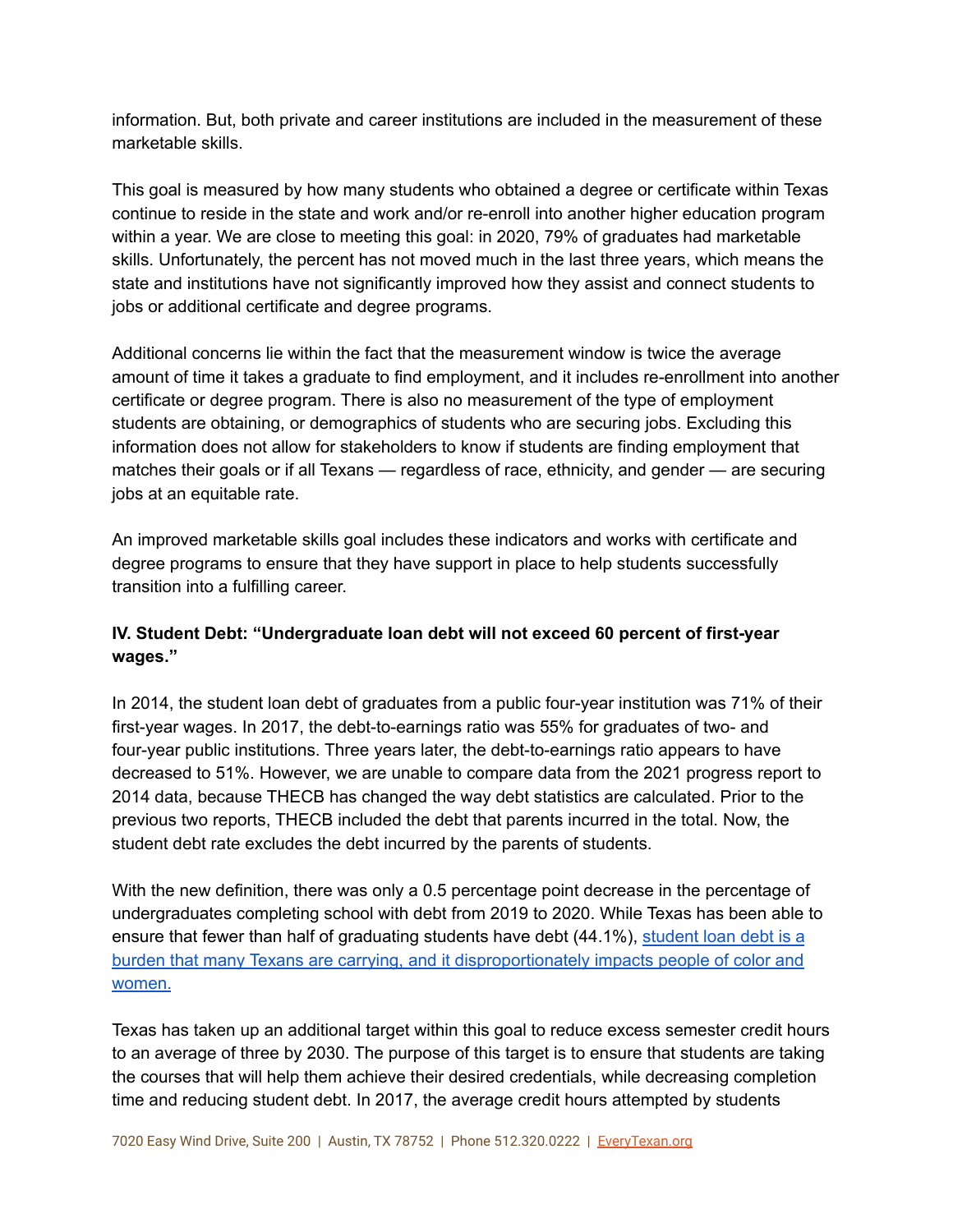earning associate or bachelor's degrees was an excess of 19 credit hours. By 2020, that average had been reduced to 14 excess student credit hours, a one-credit reduction from the previous year. On average, this is a statewide savings of about \$92 or \$317 in tuition and fees for a student who attends either a community college or public university, respectively.

It is also important to note that at the start of this year, THECB announced an expansion of the 60x30TX plan through the creation of a new plan that builds upon previous goals. This updated plan is titled Building a Talent Strong Texas. It seeks to connect additional students to "college degrees, certificates, and other credentials that offer purpose in the economy, value in the labor market, and opportunities for good jobs and meaningful careers." Specifically, the plan includes these new targets:

- 60% of Texans ages 35-64 with a degree, certificate, or other high-value postsecondary credential by 2030;
- 95% of graduates having either no undergraduate student loan debt at all or manageable levels of debt in relation to their potential earnings;
- \$1 billion increase in annual private and federal research expenditures by 2030; and
- 7,500 research doctorates awarded yearly by Texas institutions of higher education.

With only eight years to go, additional strategies and resources are needed to meet or exceed the college attainment goals of the 60x30TX plan and the Building a Talent Strong Texas plan. Considering the ongoing impacts of the pandemic and the needs of Black and brown students as they navigate historical and present forms of systemic racism, Every Texan's policy roadmap clearly articulates the need for state and local leaders to prioritize ways to expand affordable access to college and implement state-level student borrower protections to safeguard students. Affordable access to college can be improved if the state:

- fully funds financial aid grants, especially TEOGs; and
- eliminates tuition and fees for low-income families.

Texas could also use federal stimulus funding to support college students who are facing housing, food, and employment insecurities. The goal of increasing the number of research doctorates will require additional state and institutional funding for graduate students to afford the cost of living in the city and program expenses.

Lastly, Texas needs to address the issue of student loan debt by:

- creating state-based student loan forgiveness programs;
- implementing borrower protections for students; and
- using federal stimulus funding to help undocumented/DACA students—who are excluded from federal support—fund their certificate or degree program.

Every Texan, along with TX PACE Coalition partners, are organizing to bring needed student voice and perspective to the Commission on Community College Finance (CCCF)